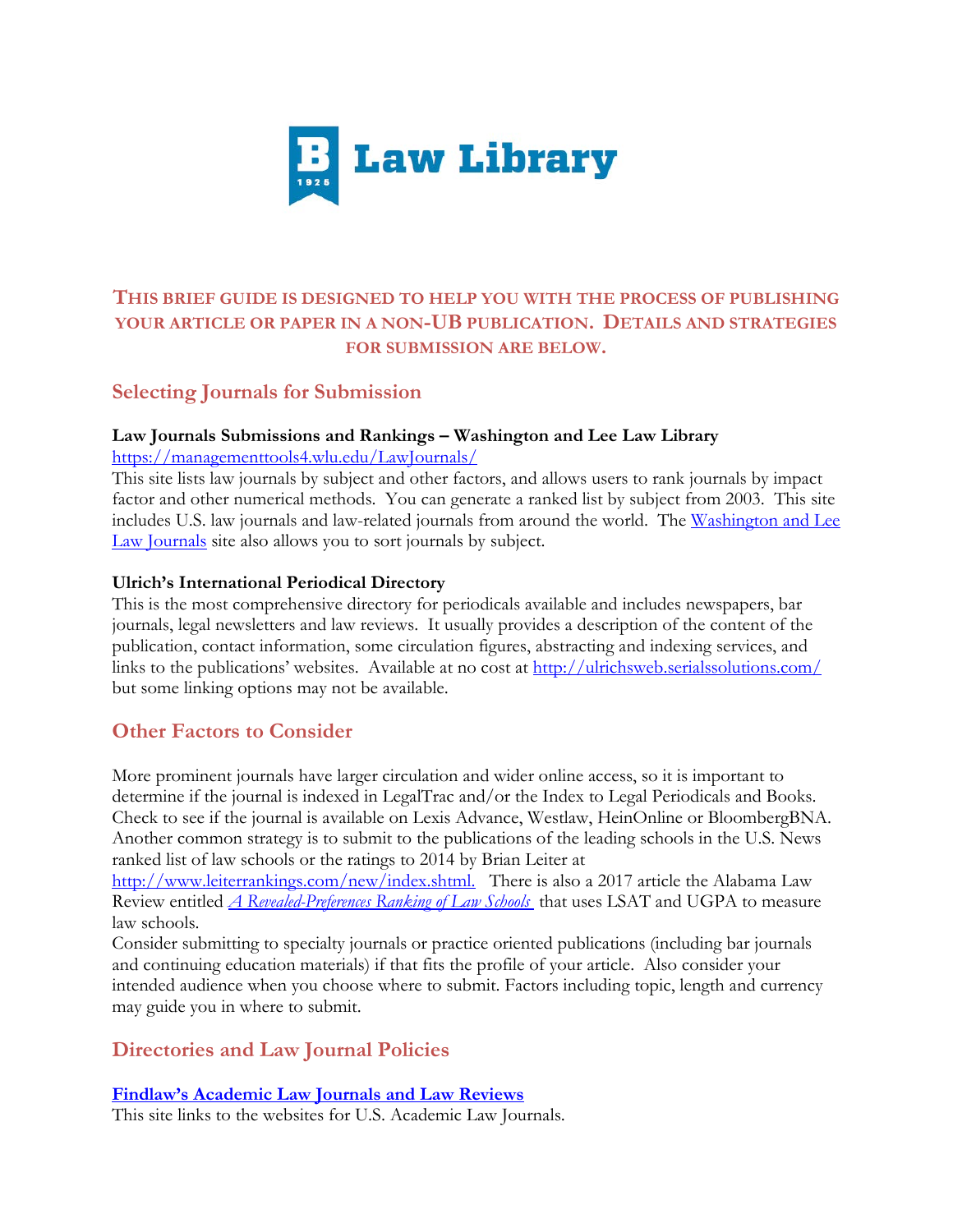### **[Information for Submitting to Law Reviews and Journals](https://papers.ssrn.com/sol3/papers.cfm?abstract_id=1019029)** (January 20, 2019)

This very valuable article by Allen Rostron and Nancy Levit is updated twice a year. It provides information on article submission and includes special formatting requirements, special contact information relating to ranking the journals, expedited review, and requests to withdraw from consideration. It includes over 203 journals, including one that accepts submissions via Twitter (Case Western).

**[Submission Guide for Online Law Review Supplements, Version 7.0](https://papers.ssrn.com/sol3/papers.cfm?abstract_id=1410093)** (7/22/2013) This guide by Colin Miller provides information on how to submit articles to 49 online general law reviews. Raizel Liebler, *[Information for Submitting to the Top Specialty Law Journals](https://papers.ssrn.com/sol3/papers.cfm?abstract_id=3387635)* (May 13, 2019) may also be of use.

## **Strategic Submission: When and What to Submit**

#### **Timing**

Many student edited journals are open for submissions from August through October and again from February to April. Student editors generally don't review submissions over the summer but start their review around the beginning of the fall semester. The spring dates may reflect the turnover of the editorial boards or the need of the outgoing boards to fill the remaining issues of their tenure. Some experts say the spring "season" is the best time to submit your publication.

### **Supplementary Materials**

Be sure to provide a cover letter that provides a short summary of the article. It is important that you let the editors know why they should publish YOUR paper. Pertinent information might include the timeliness of the topic, any special qualifications/authority you may have in writing the article, and that the article falls within the purview of that journal. Most journals also require a resume or CV with your submission, but even if they don't require one, it is a good idea to include one.

#### **The Paper**

The article should be in final form, with complete footnotes, accurate citations and an abstract. Follow the guidelines as to page length and form that each journal provides.

#### **Expedited Review**

If you receive an early offer of publication but still want to wait to hear from other journals, you can *usually* negotiate additional time with the first offering journal before you have to accept. You may then ask for an expedited review from your preferred journal. Make it easy for the editor/expediter by attaching an electronic copy of the paper with your request for expedited review.

# **Submitting Your Article**

Submission services ease the administrative burden of submitting multiple copies of an article to multiple law reviews. Through these services, authors upload manuscripts to a website and select the law reviews to which they would like their manuscripts submitted. UB subscribes to two article submission services, ExpressO and Scholastica, on behalf of UB faculty. **You will not be charged for your submissions as long as you use your ubalt.edu email address.**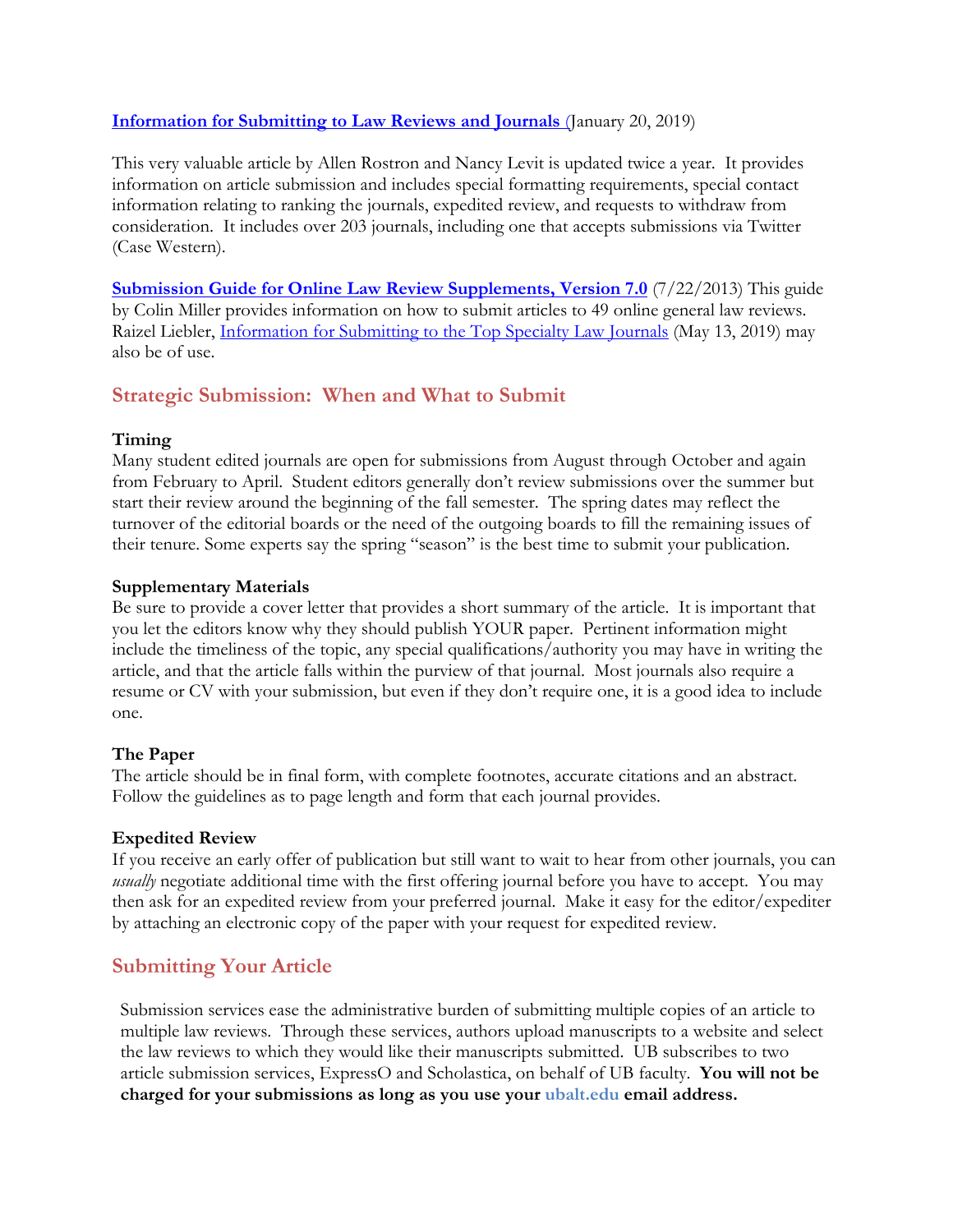If you have any questions about setting up your account or submitting articles, please contact [Harvey Morrell,](mailto:hmorrell@ubalt.edu) Interim Law Library Director or 410-837-4657, [Bijal Shah,](mailto:bshah@ubalt.edu) Electronic Resources Librarian or 410-837-4586 or your library faculty liaison.



**Website: <http://law.bepress.com/expresso/>**

Approximately 750 law journals accept submissions via ExpressO.

The Law School has paid for unlimited electronic submissions for full time faculty so please use it when you have a paper you want to distribute to Law Reviews. ExpressO has a guide to their services at http://law.bepress.com/assets/images/expresso/ExpressO\_Submission\_Guide\_2015- 16.pdf

To submit a manuscript follow these steps:

1. Sign-up at<http://law.bepress.com/expresso/>If you do not have an existing account, create one using your University of Baltimore email address (ubalt.edu).

- 2. Select manuscript file format (Word or WordPerfect).
- 3. Create and verify the list of law reviews to which you would like to deliver your article.
- 4. Upload your article, cover letter, and CV and click finish.
- 5. You may also ask for expedited review through ExpressO

ExpressO also provides a <u>list of law reviews</u> that are temporarily full and not accepting submissions.



Full time faculty may also submit to journals via Scholastica. Scholastica requires you to register with them on receipt of their email inviting you to do so. Without that registration, you will not be able to use Scholastica. **Please continue to use Espresso for the journals/ law reviews that still accept them as Scholastica is more than twice as costly per journal submission than ExpressO.**